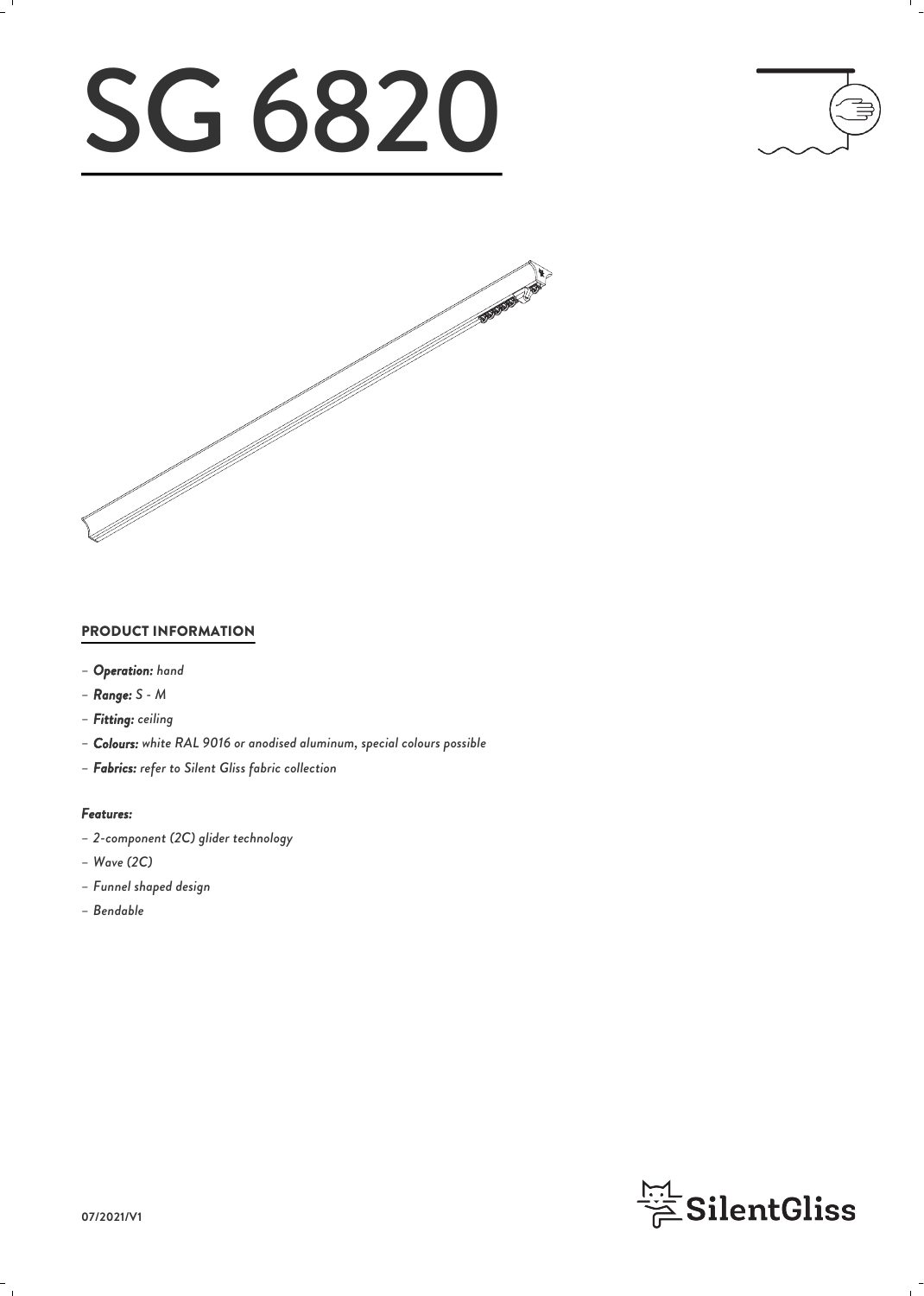# SYSTEM SPECIFICATIONS

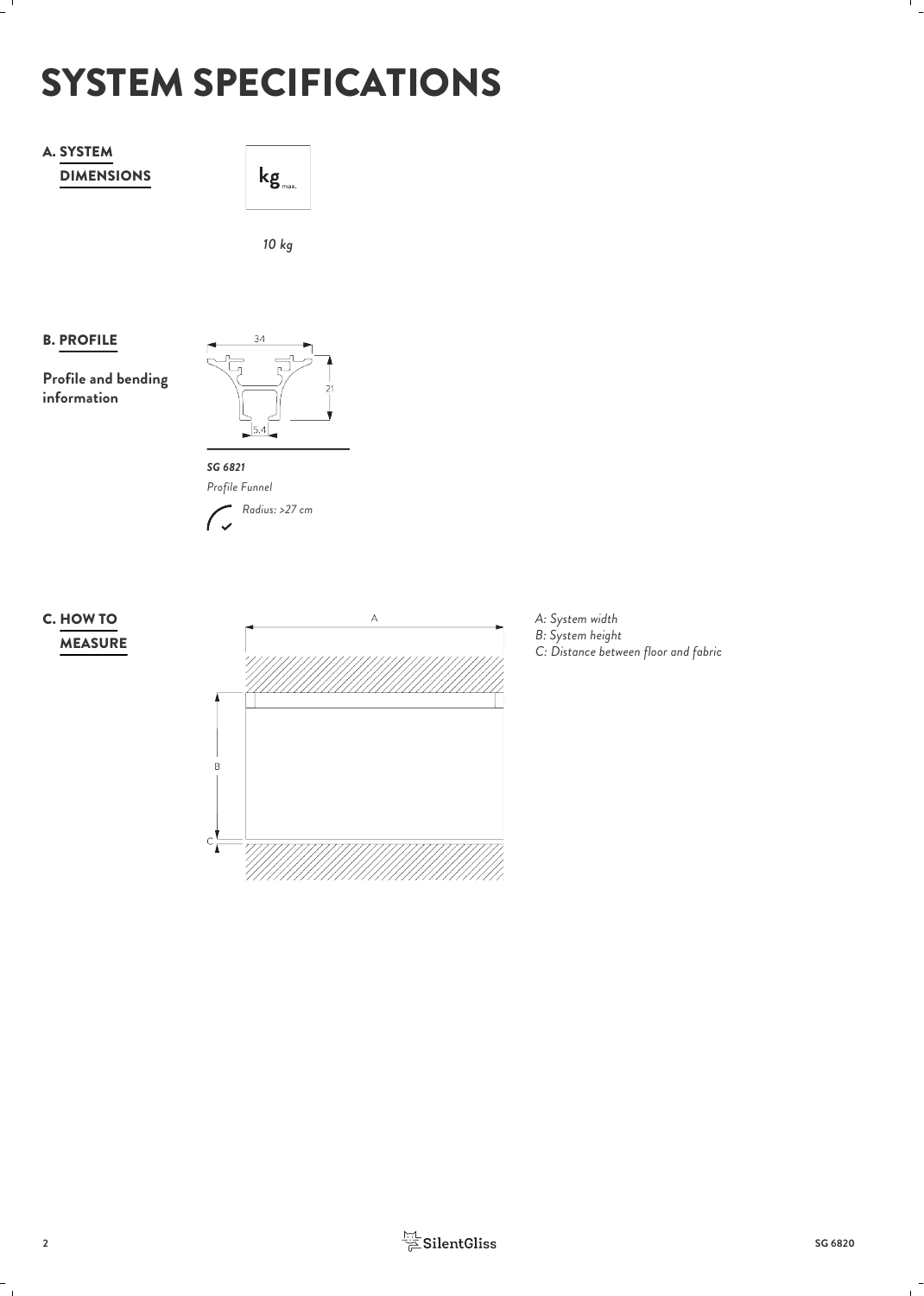*EN Silent Gliss SG 6820 Hand Drawn Curtain Track System. Comprises aluminium profile SG 6821 supplied made to measure in silver anodised or white powder coated, alternatively a specified RAL colour. SG 11130 at 14/m, 2 end covers SG 6823 and* TEXT *2 SG 6065 stops. Top fixed with brackets SG 11236 max. 500 mm centres. Silent Gliss Wave option is available.*

### *SV*

*Silent Gliss SG 6820 handdragssystem. Består av aluminiumprofil SG 6821 i specificerad längd i vitlack, alu natur eller angiven RAL färg. 14 st SG 11300 SILENT TRACK glid per meter, 2 st SG 6823 ändskydd samt 2 st SG 6065 vridstopp per system. Takmonteras med fäste SG 11236 c/c 500 mm. Kan användas med system Wave.*

### *NO*

*Silent Gliss SG 6820 Manuell gardinskinne. Består av aluminiumprofil SG 6821 i spesifisert lengde, standard i hvitlakkert eller alu natur. Kan også leveres i spesifisert RAL farge. 14 stk SG 11300 SILENT TRACK glidere pr meter, 2 stk 6823 endelokk og 2 stk SG 6065 vristopp pr system. Takmonteres med feste SG 11236 c/c 500mm. Kan kombineres med Wave system.*

### *DA*

*Silent Gliss SG 6820 håndtrukket gardinskinnesystem. Består af en aluminiumprofil SG 6821 i ønsket længde, sølvanodiseret eller hvid pulverlakering, alternativt en specificeret RAL-farve. 14 stk. SG 11130 glidere pr. m og 2 stk. SG 6823 endelåg samt 2 stk. SG 6065 endestop. Loftmonteres med beslagene SG 11236 med højst 500 mm afstand. Kan bruges med Silent Gliss Wave.*

## FITTING

### INFORMATION **A. FITTING**

*For detailed fitting information, visit the Silent Gliss* FITTING *website.*





*For fitting / removing of the funnel profile.*

### B. CEILING FITTING

**Clip SG 11236**

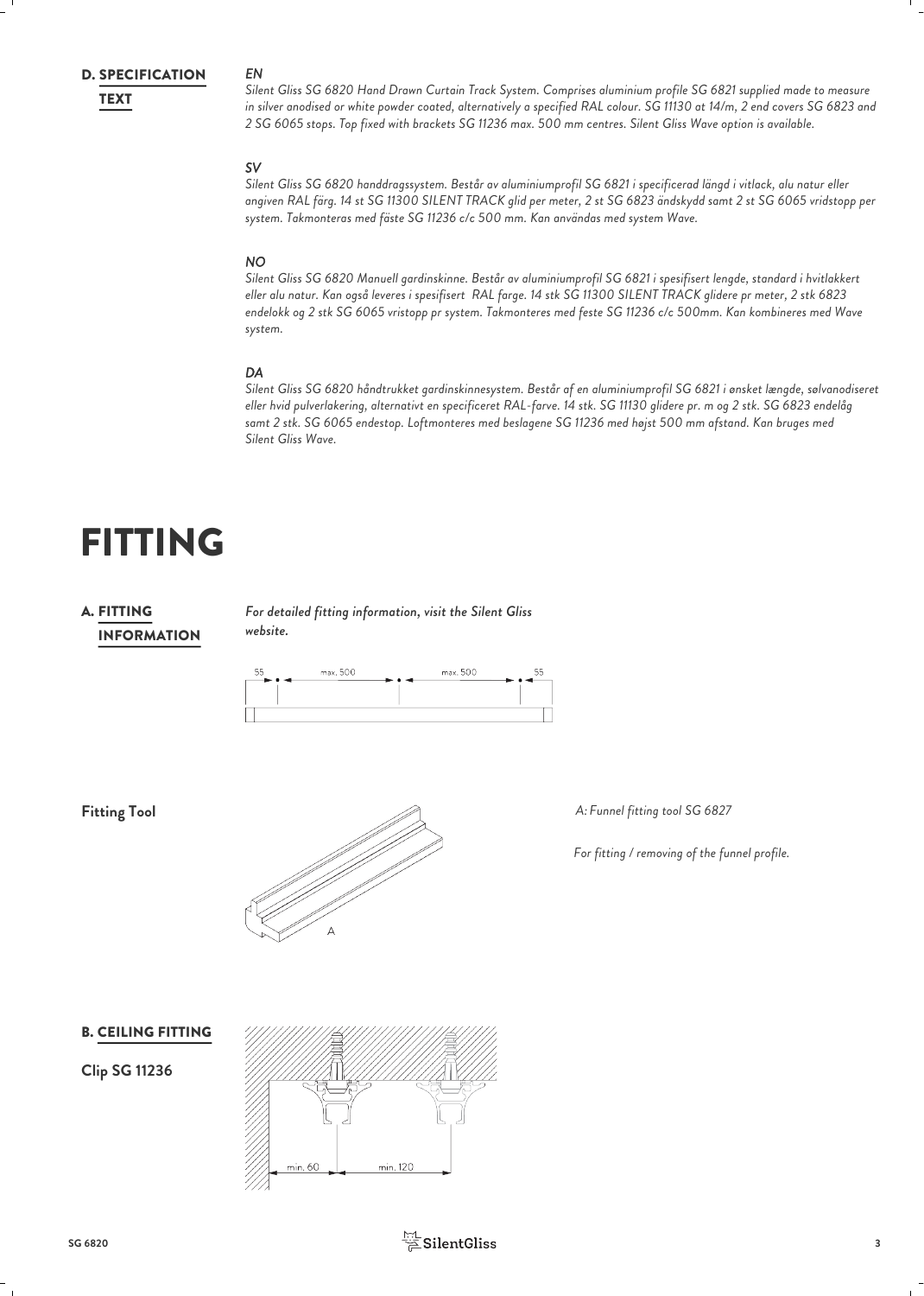

### SYSTEM OPTIONS

A. WAVE





*Standard components:*

- *– SG 11295 End stop*
- *– SG 11302 Wave 2C glider cord 80 mm*

*Optional components:*

- *– SG 2255 Brake*
- *– SG 6364 Wave extension*
- *– SG 6365 Wave hanger*
- *– SG 6366 Wave carrier for draw rod*
- *– SG 10430-34 Draw rod*
- *– SG 11303 Wave 2C glider cord 60 mm*

*Curtain components:*

- *– SG 3582 Hook*
- *– SG 6349 Wave curtain tape*
- *– SG 6363 Wave top hemming tape*
- *– SG 10075 Lead weight 50 gr/m*
- *– SG 10076 Fabric weight*

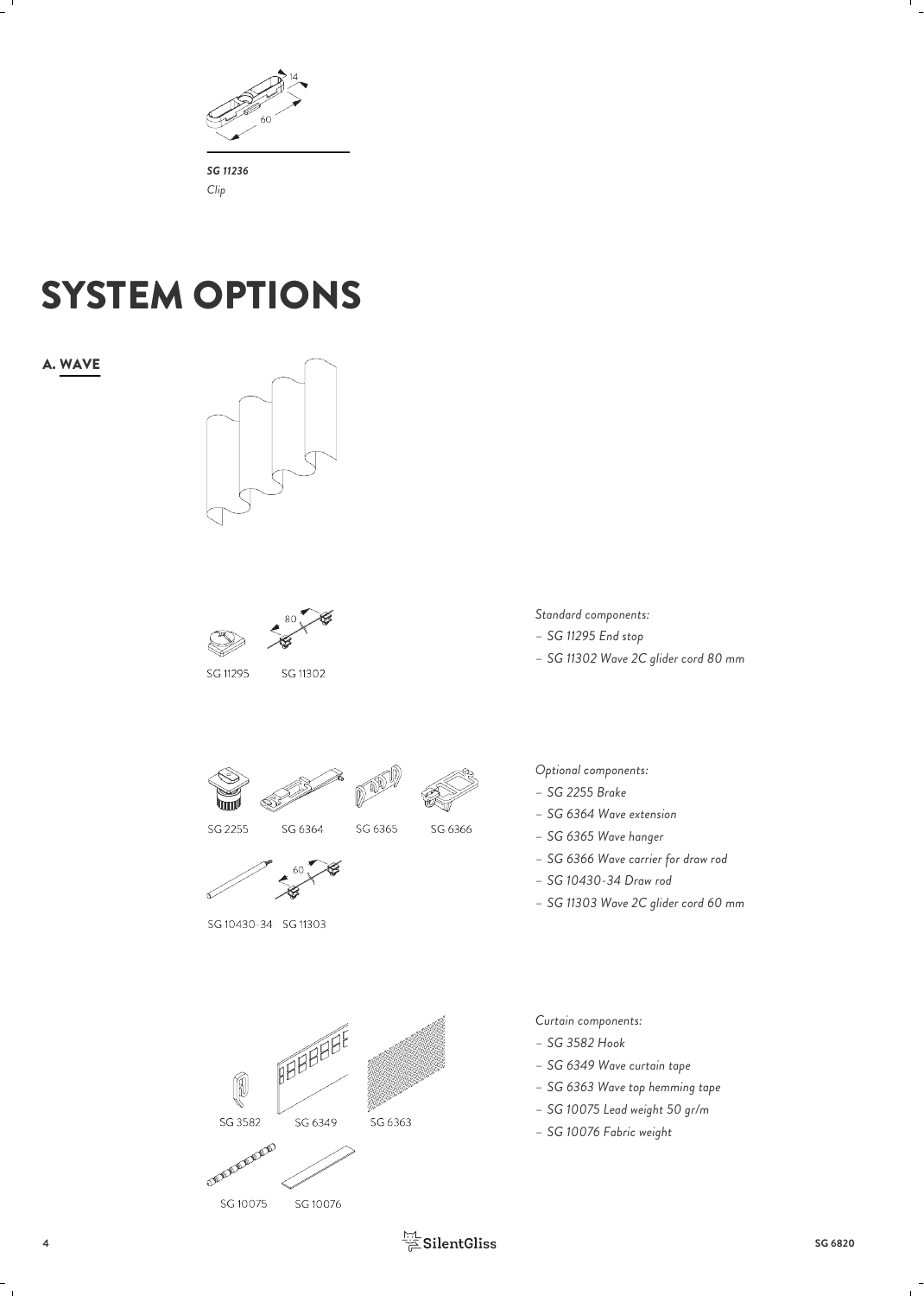Wave stack depth - 2C glider cord (standard components)



A = Stack depth  $B =$  Stack size C = Min. distance

| 2C Glider cord<br>SG 11302 | Pockets between<br>hooks | Approx. curtain<br>fullness | Stack depth | Stack size<br>$B^*$       | Min distance |
|----------------------------|--------------------------|-----------------------------|-------------|---------------------------|--------------|
| 80                         | 6                        | ~2.1                        | 140         | 180 per metre<br>of track | 90           |
| 80                         |                          | ~2.3                        | 160         | 180 per metre<br>of track | 100          |

| 2C Glider cord<br>SG 11303 | Pockets between<br>hooks | Approx. curtain<br>fullness | Stack depth | Stack size<br>$B^*$       | Min distance |
|----------------------------|--------------------------|-----------------------------|-------------|---------------------------|--------------|
| 60                         |                          | ~2.1                        | 100         | 230 per metre<br>of track | 70           |
| 60                         |                          | ~2.3                        | 120         | 230 per metre<br>of track | 80           |

*\*Stack size B when using optional extension arm increases by 150 mm per curtain stack!*

### GENERAL NOTES

#### *Dimensions*

- *– Measurements are in mm except where indicated.*
- *– Max. kg relates to fabric incl. accessories.*
- *– Stack size depends on curtain make-up and fabric thickness.*
- *– Distance between gliders max. 80 mm / distance between rollers max. 100 mm.*
- *– Recommended distance floor / fabric: 20 mm.*
- *– In order to determine system height (B), the smallest room height must be taken into account.*

#### *Fitting*

- *– Installation by qualified fitter only.*
- *– Number of brackets and fitting positions / fixing points vary depending on fitting surface, system weight, fabric make-up, screw / fixing type and obstacles.*
- *– Qualified fitter must use appropriate screws / fixings for each situation.*
- *– Profile lip if applicable to be installed to room side.*

### *Child Safety*

- *– All relevant Silent Gliss systems correspond to child safety EN 13120.*
- *– All parties involved must comply with EN 13120.*

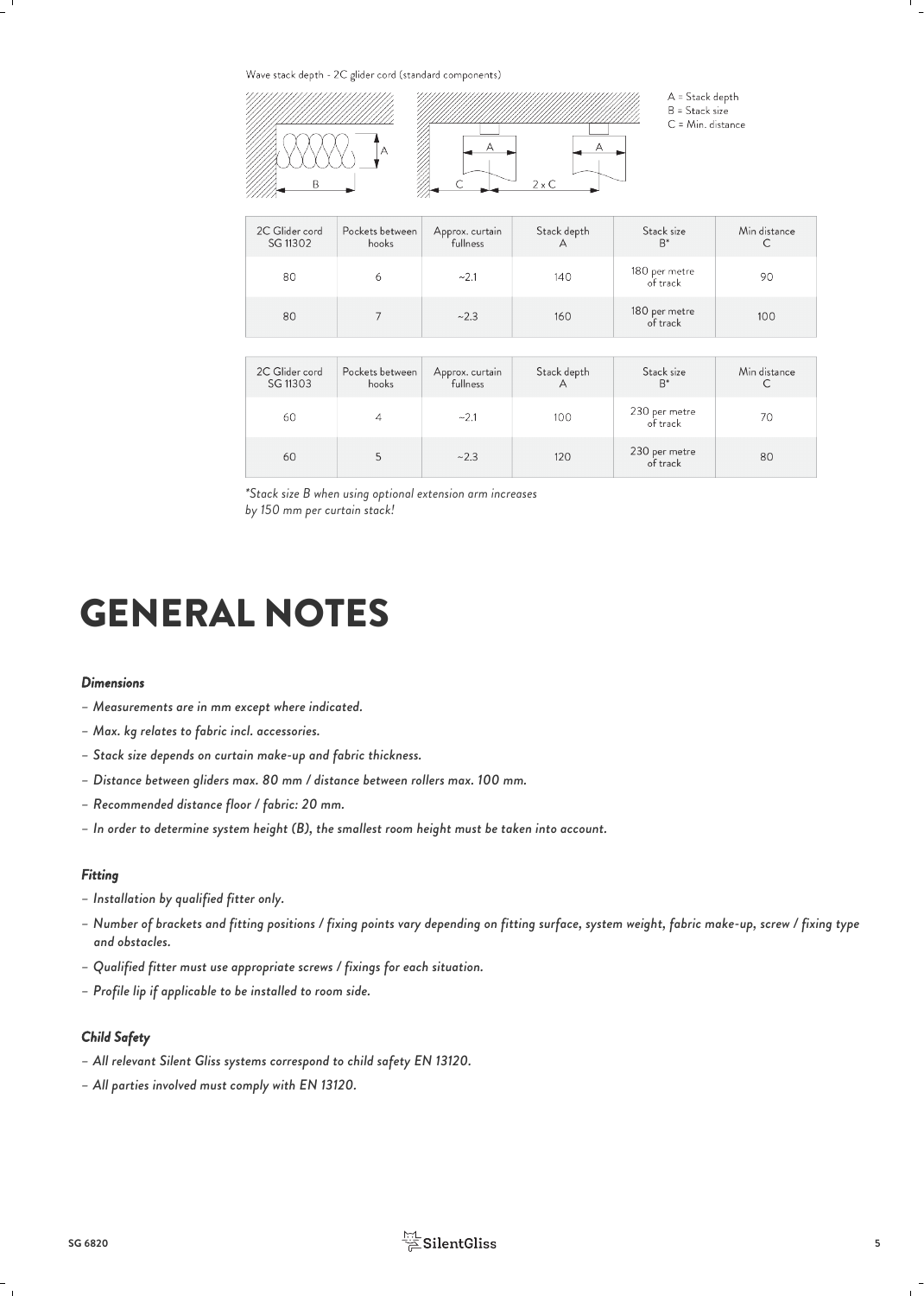# PARTS

### A. STANDARD PARTS



*SG 3599 Hook*

*SG 6065*



*End stop*



*SG 6821 Profile Funnel*

*Spring stop*

*SG 6086*



*SG 6823 End cover*



*SG 11236 Clip*



*2C glider*





*SG 3012 Hook*

*SG 3582 Hook*

*SG 3598 Eyelet*



*SG 3802 Connection bridge*

*SG 6004 Eyelet*



*SG 6082 Glider*

*SG 6094 Roller*

*SG 6098*

*SG 6240 Roller*

*SG 6053 Spring stop*

> *SG 6057 Glider*















*SG 6366*

*Wave carrier for draw rod*

**SG 600 ADDED** *SG 10075*

*Lead weight 50 g/m*



*Fabric weight*

*SG 10430 Draw rod 50 cm*



*SG 10432*

*Draw rod 100 cm*



*Draw rod 125 cm*



*SG 10434 Draw rod 150 cm*



*SG 11295 End stop*











*Hook*



**6 SG 6820**



*SG 6283 Roller*

*SG 6349 Wave curtain tape*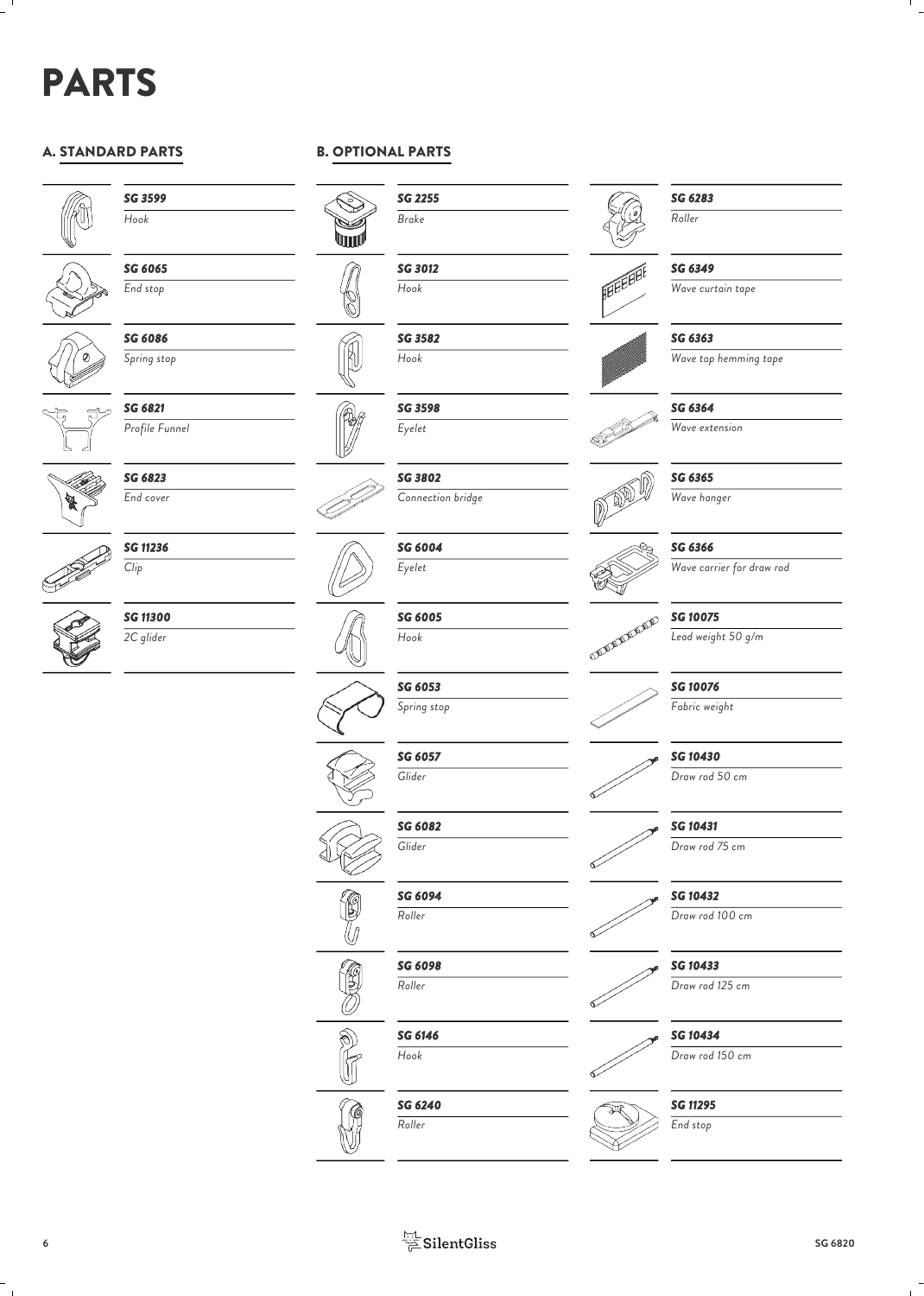

### *SG 11301*

*2C glider on strip*



### *SG 11302*

*Wave 2C glider cord 80 mm*



*SG 11303 Wave 2C glider cord 60 mm*



### *SG 11305*

*2C glider for direct sewing*